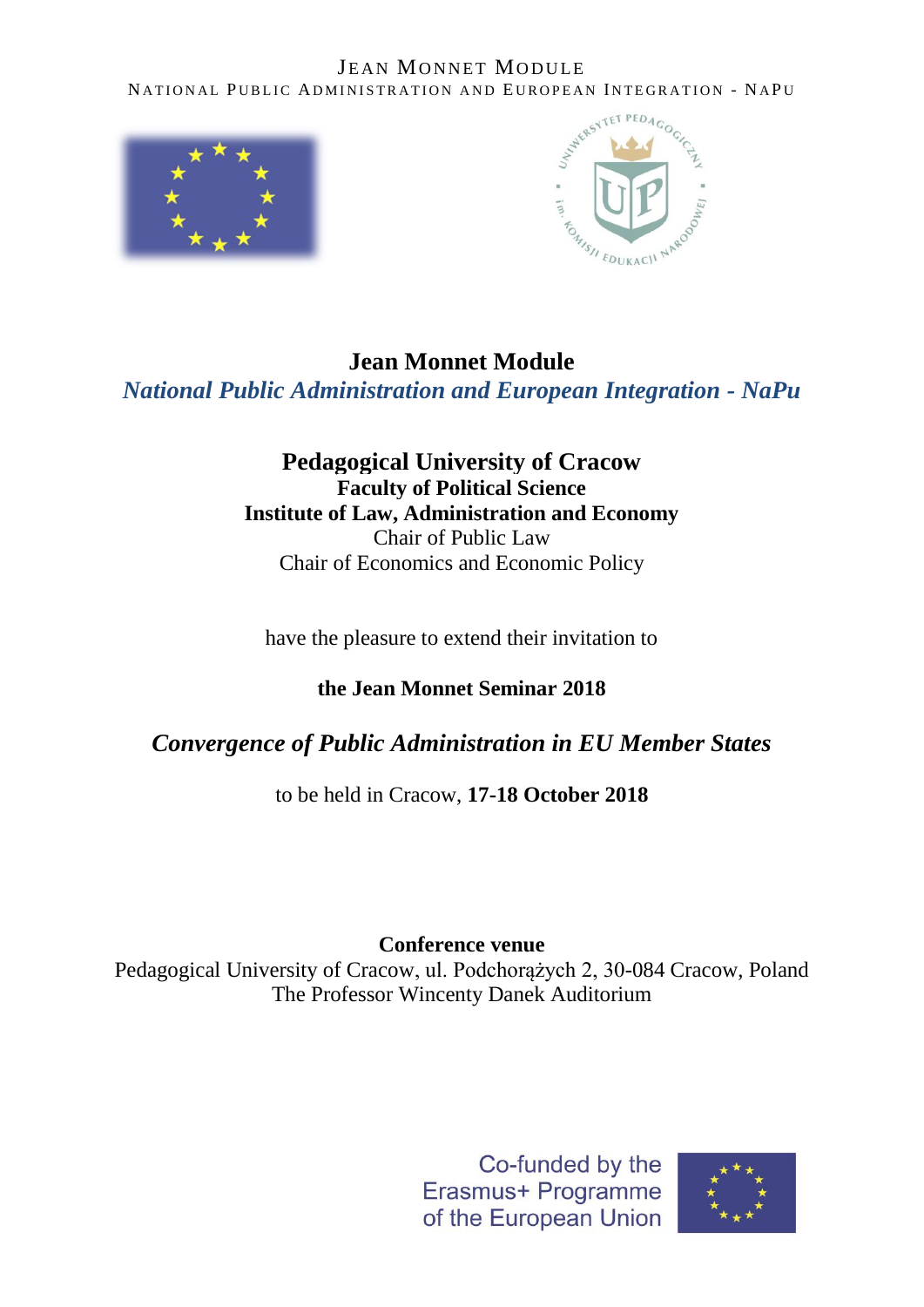### *Module 1 Institutional models of public administration functioning in EU Member States and their convergence imposed by the process of EU integration*

Determination of the domain of public administration; Notions of public administration within EU Member States; Supranational influence: notions arising from EU law; Structure and layers of administrative levels under the influence of European integration; National administrative systems and EU multi-level governance; European administrative space; Independence from the government and fragmentation of the centre: independent regulatory authorities, public bodies and agencies; Partnerships between public institutions and private bodies and non-governmental organisations; Systems of local government and trends in public administration as regards providing public services under European influence; Human resource system (civil service system) in EU Member States.

#### *Module 2 Convergence of the legal bases of national public administrations*

Coordination, harmonisation, unification of Member States' administrative law and of patterns of functioning and organising national public administration systems by means of primary and secondary EU law, jurisprudence of the CJEU and soft law instruments (codes of conduct, guidelines, communications); Common core of European administrative law; Protection of general principles of EU administrative law and the EU's fundamental rights in implementing EU law, i.e.: duty of care, data protection, data quality, effective remedy, equal treatment and non-discrimination, fair hearing, fairness, good administration, impartiality, legal certainty; legality; legitimate expectations; Member States' institutional and procedural autonomy and national systemic and procedural administrative law.

### *Module 3 Boosters and inhibitors of administrative convergence in the EU*

Idiosyncratic systems of public administration defending their national distinctiveness, identity and autonomy; Convergence versus different political and organisational cultures and administrative styles; Legal, economic, social and political conditions that ensure administrative convergence in EU Member States; Legal, economic, social and political mechanisms that respect and sustain differences between increasingly interdependent and cooperating national public administrations.

> Co-funded by the Erasmus+ Programme of the European Union

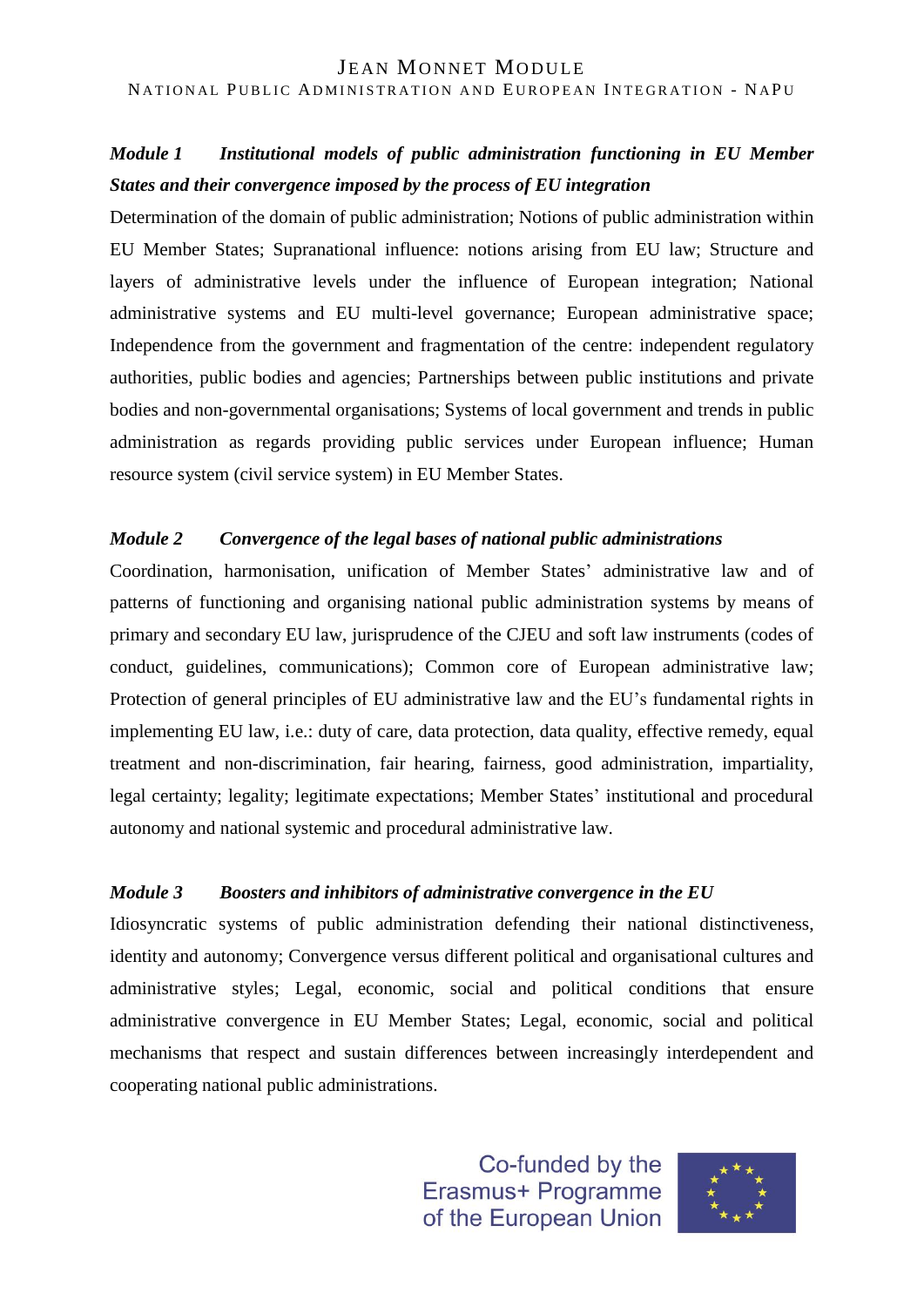### *Module 4 From the government to governance in decision-making processes in the EU and its Member States*

Multi-level governance; Cooperation and administrative partnership; Technocratic governance; Democratic legitimacy of the EU's governance; Openness, transparency and accessibility of national public administration and EU administration; Allocation of responsibilities in the EU's administrative networks; Legitimacy and accountability concerning network governance and administrative interaction in the EU; Comitology decision-making; Dynamics and complexity of transformations pending within law, economics, management, social and political science enforcing the implementation of certain solutions that have not been fully enforced yet function in the existing models of public administration.

*Workshop* A presentation of the convergence within the European administrative space thorough analysis of interpretation and enforcement of EU law by national public administration.

#### **II. Housekeeping information**

**1.** Conference enrolment applications together with brief abstracts (using the sheet enclosed to this invitation) should be emailed to: [rap@up.krakow.pl](mailto:rap@up.krakow.pl) not later than by **8 July 2018**. The Scientific Committee shall notify the applicants of the acceptance of their contributions by email. In the event of a high number of submissions, the organisers may select the papers to be delivered during the event. By **15 July 2018**, the authors shall be notified of the acceptance of their contributions for live presentation. Draft papers to be placed on the conference website should be emailed to: [rap@up.krakow.pl](mailto:rap@up.krakow.pl) by **20 September 2018**.

**2.** The organisers pledge to publish the conference contributions in *Public Administration Yearbook*, conditional upon a positive review. Articles should be emailed to: [rap@up.krakow.pl](mailto:rap@up.krakow.pl) by **30 October 2018**.

**3.** Estimated paper delivery duration should be  $15$  minutes  $+ 10$  minutes discussion time.

**4.** The conference fee amounts to PLN 400 and excludes accommodation. It covers coffee breaks, two lunches, a gala dinner on the first day of the conference and conference materials.

> Co-funded by the Erasmus+ Programme of the European Union